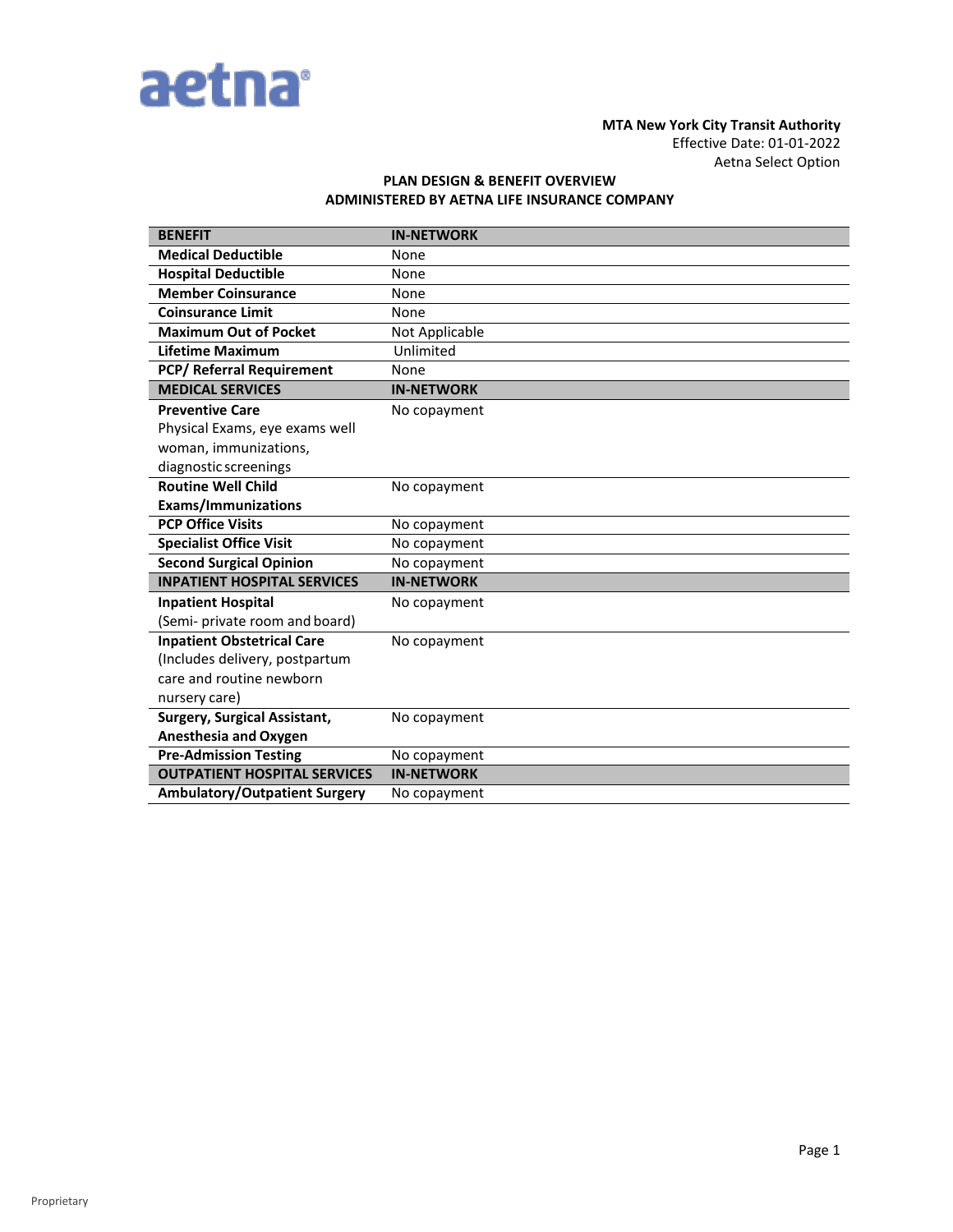

### **MTA New York City Transit Authority**  Effective Date: 01-01-2022 Aetna Select Option

# **PLAN DESIGN & BENEFIT OVERVIEW ADMINISTERED BY AETNA LIFE INSURANCE COMPANY**

| <b>EMERGENCY MEDICAL CARE</b>          | <b>IN-NETWORK</b>                 |
|----------------------------------------|-----------------------------------|
| <b>Urgent Care Services</b>            | No copayment                      |
| <b>Emergency Room</b>                  | No copayment                      |
| <b>Emergency Use of Land</b>           | No copayment                      |
| <b>Ambulance</b>                       |                                   |
| <b>Emergency Use of Air Ambulance</b>  | No copayment                      |
| <b>MENTAL HEALTH AND</b>               | <b>IN-NETWORK</b>                 |
| <b>ALCOHOL/SUBSTANCE ABUSE</b>         |                                   |
| <b>SERVICES</b>                        |                                   |
| <b>Inpatient Coverage</b>              | No copayment                      |
| (Semi-private room and board)          |                                   |
|                                        |                                   |
| <b>Outpatient</b>                      | No copayment                      |
|                                        |                                   |
|                                        |                                   |
| <b>DURABLE MEDICAL EQUIPMENT</b>       | <b>IN-NETWORK</b>                 |
| (DME)                                  |                                   |
| Deductible/Copayment                   | No copayment. Subject to          |
| (e.g. hospital beds, oxygen,           | allowed amount <b>AFTER</b> \$100 |
| oxygen equipment, wheelchairs,         | deductible* per person per        |
| PAP devices and supplies, diabetic     |                                   |
| pumps and supplies, catheters,         | calendar year                     |
| artificial arms, legs, eyes, ears)     |                                   |
| <b>HOME HEALTHCARE</b>                 | <b>IN-NETWORK</b>                 |
| <b>Home Healthcare Visits</b>          | No Copayment                      |
| 200 visits per calendar year           |                                   |
| One visit equals up to 4 hours of care |                                   |
| <b>Home Infusion Therapy</b>           | No copayment                      |

**\*DME \$100 deductible not applicable to Positive Airway Pressure (PAP) devices, PAP supplies, insulin pump and insulin pump supplies**